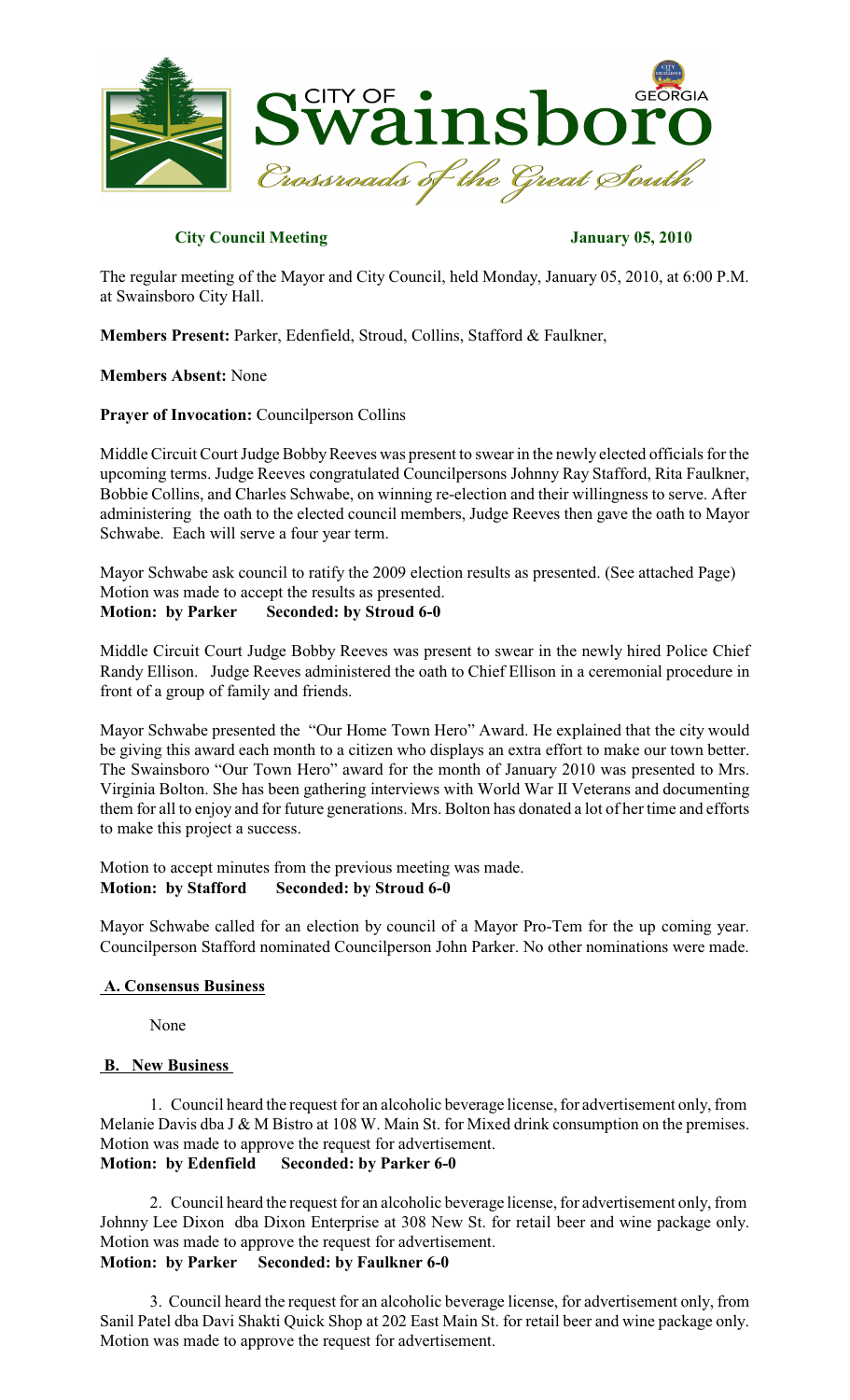# **C. Old Business**

1. Building Inspector Bruce Kirby presented a recommendation from the Planning Commission to re-zone some property owned by James Morgan located on Hwy 56 North. This property is currently zoned R3 and is recommended to be re-zoned to C8. Administrator Lawson read the Re-zone request and the description of the properties requested. Council asked if anyone had objected to the request. No one objected at the Public Hearing. Motion was made to grant the request as recommended.

#### **Motion: by Faulkner Seconded: by Stafford 6-0**

3. Council heard the request for an alcoholic beverage license from Bhargav Patel dba Sunoco Foods at 350 East Main St. for retail beer and wine. Mayor Schwabe announced that this was a Public Hearing and asked if anyone was present to speak for or against the application. No one opposed the application. Motion was made to approve the request as presented.

**Motion: by Edenfield Seconded: by Stafford 6-0**

4. Council heard the request for an alcoholic beverage license from Bhargav Patel dba Kali Foods at 504 East Main St. for retail beer and wine. Mayor Schwabe announced that this was a Public Hearing and asked if anyone was present to speak for or against the application. No one opposed the application. Motion was made to approve the request as presented.

# **Motion: by Parker Seconded: by Stroud 6-0**

## **D. Committee Reports**

**Police:** Councilperson Stafford presented the Police Report.

New Police Chief Randy Ellison thanked the council for the opportunity of working for the city of Swainsboro and gave an update on actions at the Police Department.

Chief Ellison informed the council that there is an opening at the Police Dept. for a secretarial position and ask permission to advertise for that position. No one objected.

Councilperson Edenfield brought up the subject of unattended dogs in the city and stated he had received complaints that needed to be addressed. Mayor Schwabe and the council discussed the problem and stated that some action would be coming and the ordinances governing animals would be enforced.

**Building and Safety**: Councilperson Faulkner gave an update on the delapidated houses that were being pursued. She reported that letters had been sent to the land owners and the city was waiting on the responses and would be taking action at the next council meeting.

Inspector Bruce Kirby informed council that the city had cleaned up 12 houses in 2009 and were continually working on others.

**Executive:** No Report

**Public Works:** Councilperson Collins reported everything routine.

**Recycle:** Councilperson Collins reported everything routine.

**Fire :** Mayor Pro-Tem Parker reported everything routine.

Fire Chief Strobridge reported that the Swainsboro Fire Dept. had lost a retired volunteer firefighter to death, Frank Nasworthy Sr, and his funeral would be at First Baptist Church at 2:00pm Tuesday.

**Recreation:**Councilperson Stroud reported everything routine. She reported that Tim Jones had resigned to take another job and that position would not be filled at this time.

**Airport:** Mayor Schwabe had no report.

Water & WW: Councilperson Edenfield reported everything routine.

### **Downtown Development** -No Report

**Administrative:** Administrator Lawson read a letter from Al Huston representing the Emanuel CountyChapter of the NAACP inviting all of the city council and the Mayor to participate in the annual Martin Luther King Jr Parade on January 18, 2010.